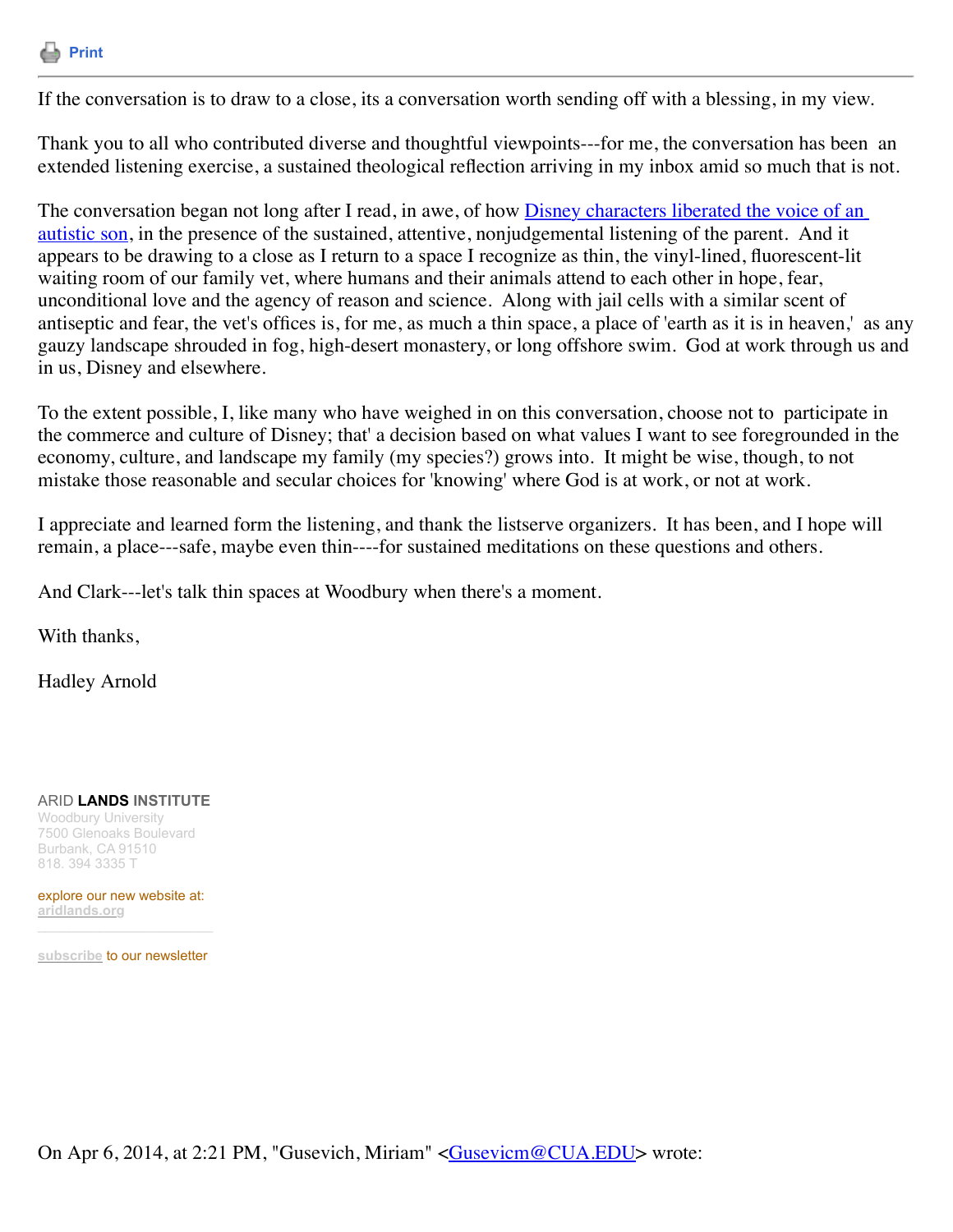I concur. Enough! Let's change the subject. What is the etymology of sacred? Miriam

Sent from my iPhone

On Apr 6, 2014, at 1:07 PM, "Michael J. Crosbie" <[faithandform@COMCAST.NET<mailto:faithandform@COMCAST.NET](mailto:faithandform@COMCAST.NET)>> wrote:

Make it stop, make it stop!!!!!

Sent from my iPhone

On Apr 5, 2014, at 2:39 PM, "Timothy K. Parker" <[tparker@NORWICH.EDU<mailto:tparker@NORWICH.EDU](mailto:tparker@NORWICH.EDU)>> wrote:

In light of Michael's comments here, I'd also add that while many places (or objects, events, etc.) appear to be experienced as sacred due to some quality of that which is encountered there, it is also the case that sacredness is attributed as a matter of human decision, practice, and tradition. In her recent book on the sacred (Religious Experience Reconsidered: A Building-Block Approach to the Study of Religion and Other Special Things), Ann Taves aims to take seriously both aspects of such experience -- that which is somehow there in the thing experienced as sacred, as well as the process by which humans set apart some things as special and attribute sacredness -- by bringing along the discourses of neuroscience and others less commonly included in such studies. I think it's a promising approach...

best, Timothy

TIMOTHY KENT PARKER PhD Assistant Professor, History & Theory of Architecture & Art School of Architecture & Art Norwich Unviersity Northfield, VT [tparker@norwich.edu<mailto:tparker@norwich.edu](mailto:tparker@norwich.edu)> / 802-485-2629

On Apr 5, 2014, at 12:26 AM, Benedikt, Michael L wrote:

It is a Greco-pagan idea, revived by Heidegger, that gods are to be found in certain places and not others, and thus God too. In the Abrahamic tradition, there is one God and "He" is everywhere "as close as the vein in your neck" (which is how Muhammad put it). God is neither in "thick places" nor in "thin places;" neither in intimate places nor grand ones; neither at Disneyland nor Lourdes…necessarily. God is everywhere truth is being told, good is being done, and beauty is being made, not by nature or automatically, but by beings like us, free to do otherwise.

IMHO, of course.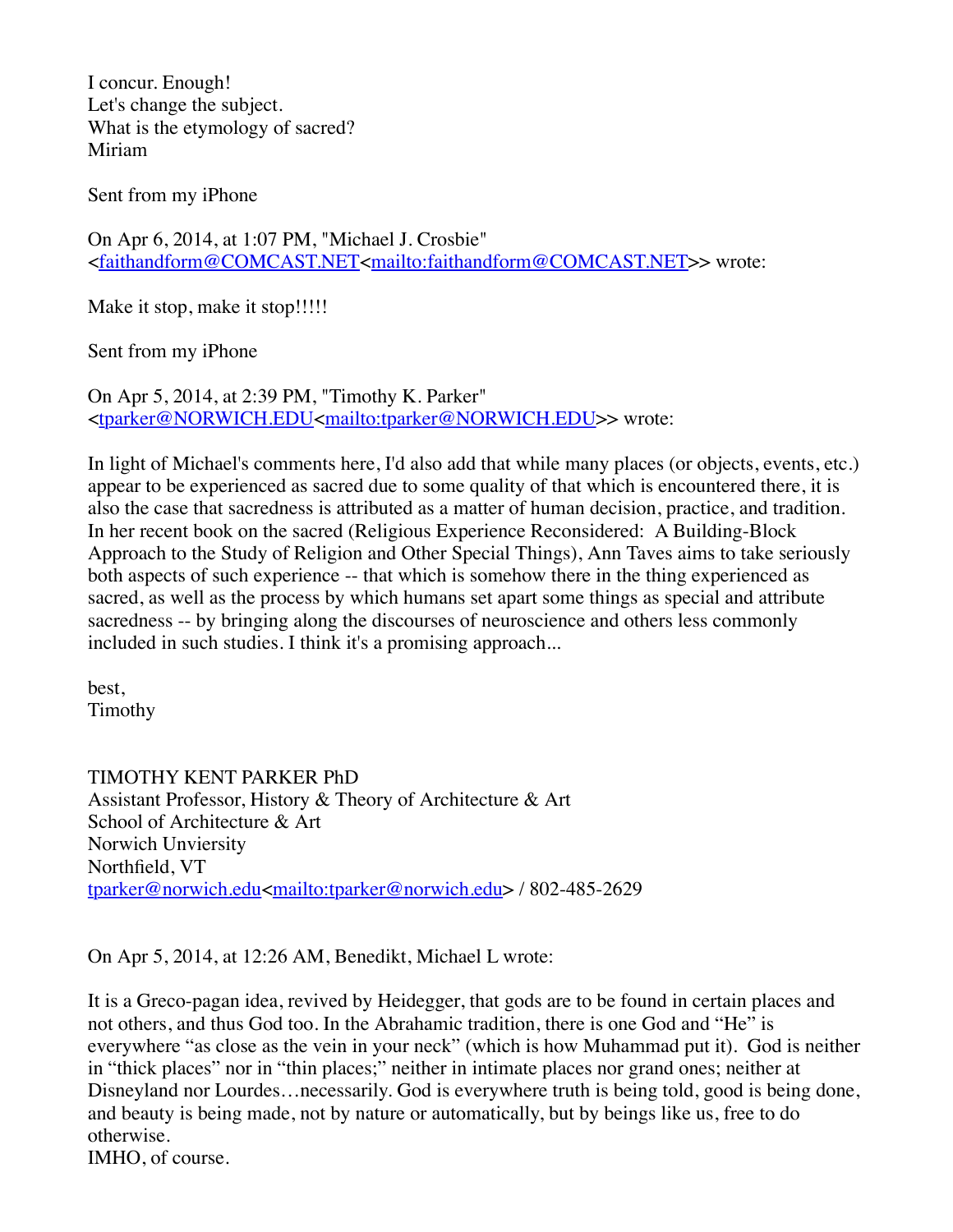Michael

\_\_\_\_\_\_\_\_\_\_\_\_\_\_\_\_\_\_\_\_\_\_\_\_\_\_\_\_\_ Michael Benedikt Hal Box Chair in Urbanism ACSA Distinguished Professor Director, Center for American Architecture and Design School of Architecture The University of Texas at Austin, Texas 78712 512-471-9890

<http://soa.utexas.edu/caad> http://www.mbenedikt.com<http://www.mbenedikt.com/>

## On Apr 4, 2014, at 8:00 PM, DAVID KRIZAJ <david.krizaj@HSC.UTAH.EDU<mailto:david.krizaj@HSC.UTAH.EDU>> wrote:

It is kind of trivial to blame Disney Co. for crass commercialism.

Wouldn't you say that beauty and the capacity for accessing "thin spaces" are in the eyes (and hearts) of the beholder? After all, we can recognize vulgarity and banality because they are in us as well.

If some people (& their kids) get a transcendent experience in Anaheim, more power to them. I am thinking of people living in Kibera or Dharavi , perfectly content and happy… perhaps happier than many of us...and able to find beauty in little things. One also could live at Piazza Navona, Faroe Islands or camp on top of Uluru and be oblivious & disconnected.

I wonder if believing that the sacred tends to hide in 'special' places is a contradiction in terms. What if these places are special because they allow those of us who are spiritually dense to get closer to that feeling-experience that is always already present?

David

--

David Krizaj, Ph.D. Associate Professor Deputy Director of Research Dept. of Ophthalmology & Visual Sciences John A. Moran Eye Center 65 Mario Capecchi Dr. University of Utah School of Medicine Salt Lake City, UT 84132 phone: 801-213-2777 office 801-213-2770, 2774 lab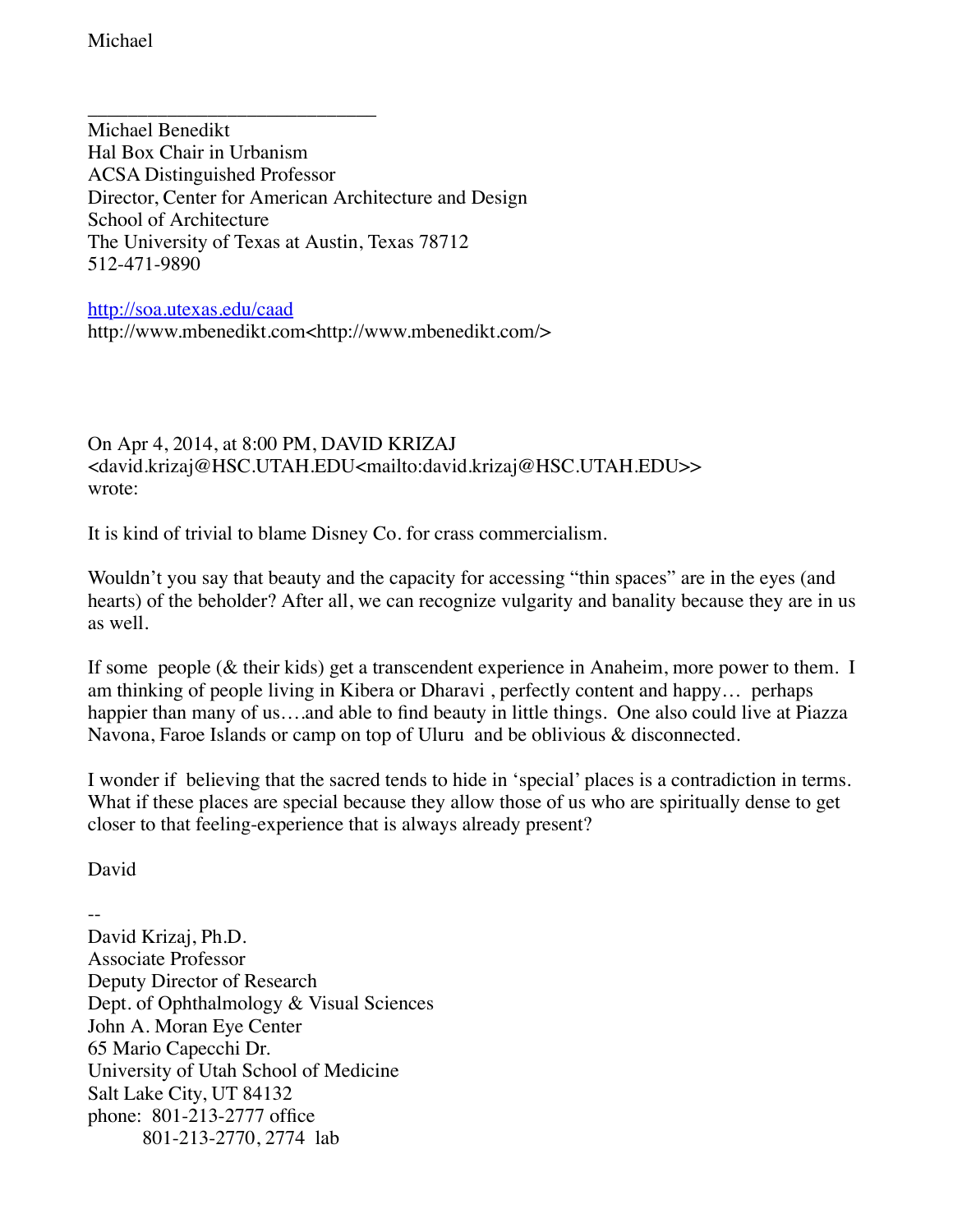Fax: 801-587-8314

Email: david.krizaj@hsc.utah.edu<mailto:david.krizaj@hsc.utah.edu> http://krizajlab.vision.utah.edu<http://krizajlab.vision.utah.edu/>

From: <Tassinary>, Louis <ltassinary@ARCH.TAMU.EDU<mailto:ltassinary@ARCH.TAMU.EDU>> Reply-To: ACS is a new scholarly forum on architecture and spiritualit <AM-CARC-ACS-L@LISTSERV.TAMU.EDU<mailto:AM-CARC-ACS-L@LISTSERV.TAMU.EDU>> Date: Friday, April 4, 2014 at 1:06 PM To: "AM-CARC-ACS-L@LISTSERV.TAMU.EDU<mailto:AM-CARC-ACS-L@LISTSERV.TAMU.EDU>" <AM-CARC-ACS-L@LISTSERV.TAMU.EDU<mailto:AM-CARC-ACS-L@LISTSERV.TAMU.EDU>> Subject: Re: Disney Monastic

Honestly, I'm quite disheartened by the ease with which some folks appear willing to be apologists for the Disney Empire. The relatively recent book by H. Giroux  $\&$  G. Pollock (2010) titled "The Mouse that Roared: Disney and the End of Innocence" pretty much says it all. Quite understandably, and completely consistent with their corporate status, if they can increase revenue by being sexist or racist they will…and if they believe that supporting gay rights improves their bottom line they will support gay rights…and if they believe that pandering to the christian community will open new markets that were possibly closed by their support of gay rights they will support Disney Monastics. From a social science perspective there may quite a lot to learn about what relatively well-off folks are craving by conducting research on both those who seek and those who avoid this new form of "spiri-toursim" but why believe that this is anything but a Potemkin Village? To quote from their website, "Subliminal world-view messages of Disney rides will help monastics see how these spiritual realities are captured and translated in images of popular culture." Really?

\_\_\_\_\_\_\_\_\_\_\_\_\_\_ Louis G Tassinary, PhD JD

- Professor, VIZA
- Executive Associate Dean, CARC
- College of Architecture, TAMU
- We're imprisoned by misperceptions and all kinds of tribal animus. It's exhausting. [Teresa Wiltz<http://www.theguardian.com/profile/teresa-wiltz>]

On Apr 4, 2014, at 8:43 AM, Brandon Ro <brro.sonrisas@GMAIL.COM<mailto:brro.sonrisas@GMAIL.COM>> wrote:

This has been a great discussion thus far, but I must add my thoughts.

Having grown up going to Disneyland and watching their films as a child, the experience of that place (despite its 'plastic artificiality') did make 'real' some aspect of the fairytale, story, myth In a sense, I was re-living, re-experiencing the story....the myth... I was going back to the beginning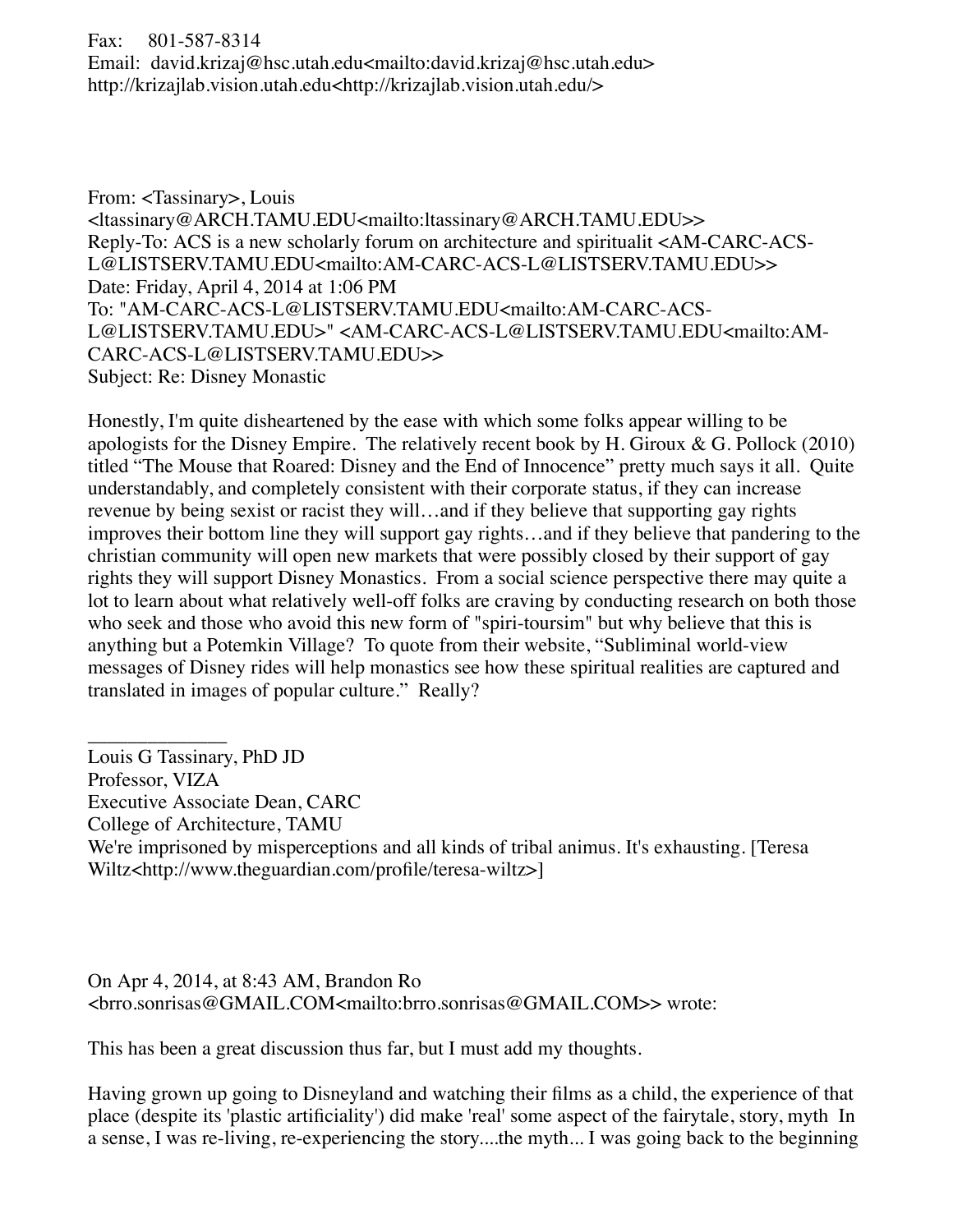of the time at the myth's conception, in illo tempore, as Mircea Eliade would say. Isn't this what religious rites and rituals attempt to do?

Over the course of time, my childhood perception of that place has been tainted, but I find an interesting parallel between the realm of the theme park and sacred architecture. Both are thematic in essence with their focus on commemorating a specific "mythicohistorical" event, place, or individual(s), as Lindsay Jones would say. In each case, if we use the words of Karsten Harries, there is a representation or re-presentation of the myth. Some attempts, of course, are more plastic than others but all are attempting to paint an image of the imaginary, intangible, mythical, ineffable, numious qualities of reality.

Having worked very closely with Walt Disney Imagineering (the designer think tank behind the magic kingdom) on a few projects, their approach to design is very much in line with Travis Price's design process for Spirit of Place projects (albeit with much different results). Both attempt to find the essence of a culture, story, place, religion, myth. Then, they seek to (re)interpret it and make it alive, visible once again in built form. Both are about creating a lasting impression through architectural experience (commercial motivations aside). I know individuals who have had extremely powerful or profound architectural experiences in the world of Disney as well as in sacred places around the world.

So perhaps there is a place for spirituality in the world of Disney (for some)...Disney Monastic is indeed an interesting phenomenon.

BRANDON RO

On Thu, Apr 3, 2014 at 12:24 PM, charles <charles@mcharlesbernstein.com<mailto:charles@mcharlesbernstein.com>> wrote: Thank you. I've heard it said another similar way:

The fool is happy when he gets what he wants: The wise man is happy for no reason at all.

<image004.jpg>

## 310 709 0499<tel:310%20709%200499> www.mcharlesbernstein.com<http://www.mcharlesbernstein.com/>

"You can never get enough of what you don't really need" - Harold Ramis

From: ACS is a new scholarly forum on architecture and spiritualit [mailto:AM-CARC-ACS-L@LISTSERV.TAMU.EDU<mailto:AM-CARC-ACS-L@LISTSERV.TAMU.EDU>] On Behalf Of Prem Chandavarkar Sent: Wednesday, April 02, 2014 7:02 PM

To: AM-CARC-ACS-L@LISTSERV.TAMU.EDU<mailto:AM-CARC-ACS-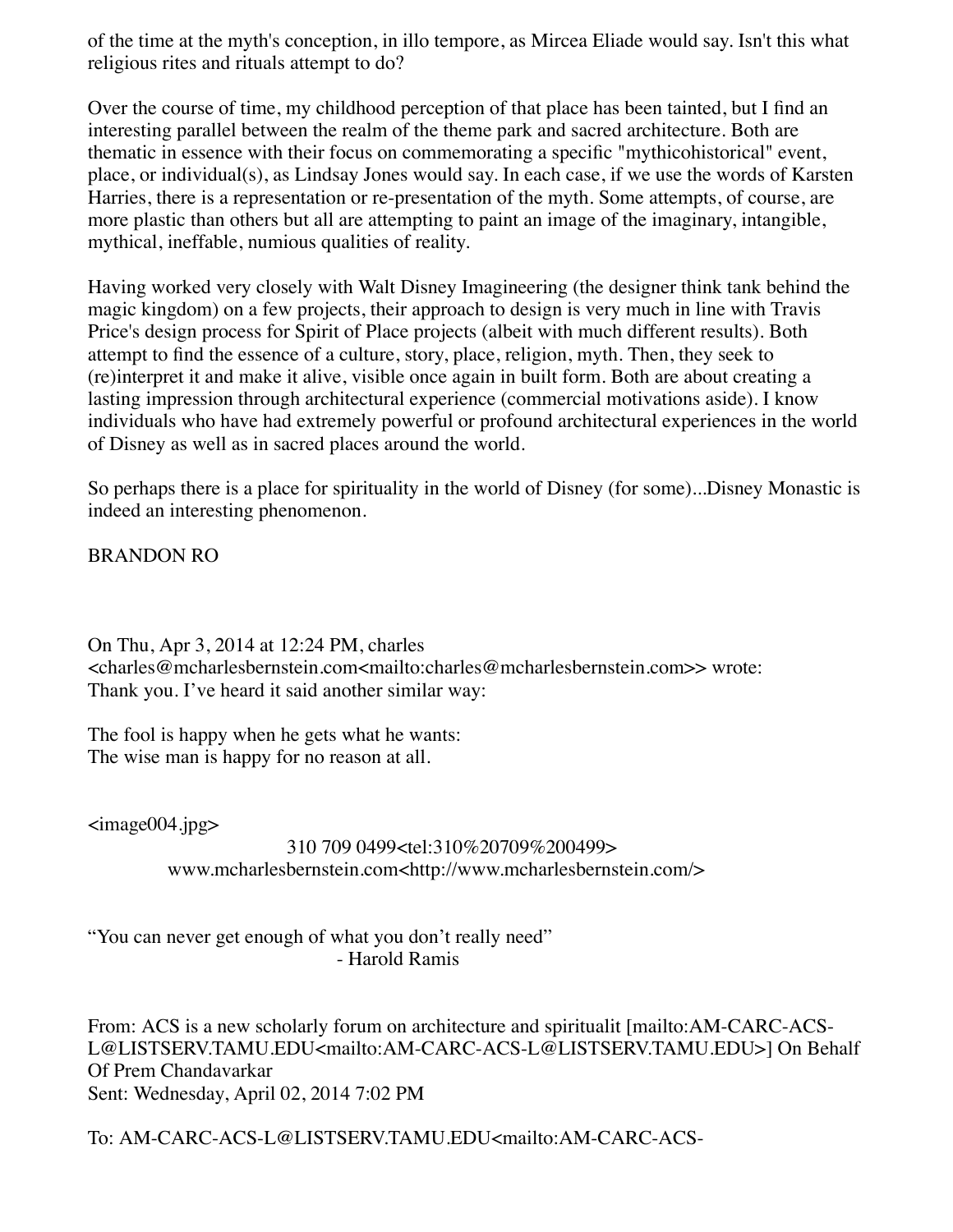## L@LISTSERV.TAMU.EDU> Subject: Re: Disney Monastic

Yama said: The good is one thing; the pleasant, another. Both of these, serving different needs, bind a man. It goes well with him who, of the two, takes the good; but he who chooses the pleasant misses the end.

Both the good and the pleasant present themselves to a man. The calm soul examines them well and discriminates. Yea, he prefers the good to the pleasant; but the fool chooses the pleasant out of greed and avarice.

Katha Upanishad Chapter 2, Verses 1-2

(For those who are not familiar with the Upanishads, see http://en.wikipedia.org/wiki/Upanishads )

<image003.png>

On 02-Apr-2014, at 8:12 pm, Travis Price <Travis@TRAVISPRICEARCHITECTS.COM<mailto:Travis@TRAVISPRICEARCHITECTS. COM >> wrote:

I kind of like mommy kissing Santa Claus myself! Let's all go to Disneyland and sort it out! Rabelais would encourage humor at this junction! Travis

Travis L Price III, FAIA Travis Price Architects 1028 33rd St NW – 320 Washington, DC 20007 202 . 965 . 7000

 <image001.jpg> www.TravisPriceArchitects.com<http://www.travispricearchitects.com/> www.SpiritofPlace-Design.com<http://www.spiritofplace-design.com/> www.ArchaeologyofTomorrow.com<http://www.archaeologyoftomorrow.com/>

From: ACS is a new scholarly forum on architecture and spiritualit [mailto:AM-CARC-ACS-L@LISTSERV.TAMU.EDU] On Behalf Of D-D Sent: Wednesday, April 02, 2014 7:53 AM To: AM-CARC-ACS-L@LISTSERV.TAMU.EDU<mailto:AM-CARC-ACS-L@LISTSERV.TAMU.EDU> Subject: Re: Disney Monastic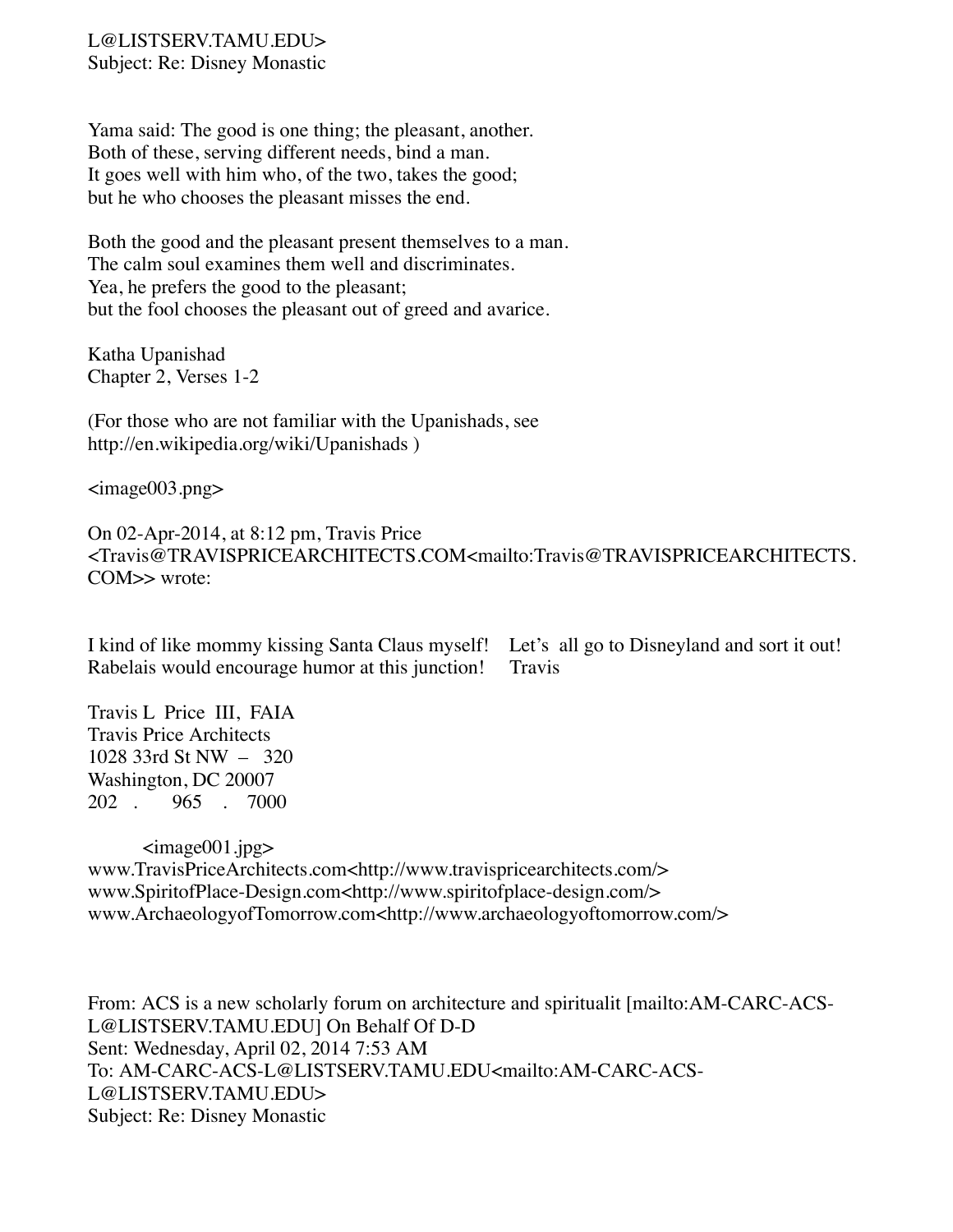Hey Nobody is telling you to lie to your children.... I like Disney, Santa Claus, and the "Easter Bunny".... if you want to tell them they aren't real then knock yourself out.... for me fairy tales are great.... and the sources of great literature... go Robin Hood....

If you want a great escape from all the crass political correctness in the world try the Magic Kingdom... for a spiritual experience... try church on Sunday....

On Tuesday, April 1, 2014 11:14 PM, "Michael J. Crosbie, Ph.D., FAIA" <faithandform@COMCAST.NET<mailto:faithandform@COMCAST.NET>> wrote: Ya just can't tell the real plastic from the fake plastic anymore.... Michael J. Crosbie, Ph.D., FAIA Editor-in-Chief Faith & Form 47 Grandview Terrace Essex, CT 06426 860-575-4702<tel:860-575-4702> www.faithandform.com<http://www.faithandform.com/> www.linkedin.com/in/michaeljcrosbie<http://www.linkedin.com/in/michaeljcrosbie> FOLLOW US ON TWITTER: http://twitter.com/faithandform

From: "Travis Price"

\_\_\_\_\_\_\_\_\_\_\_\_\_\_\_\_\_\_\_\_\_\_\_\_\_\_\_\_\_\_\_\_

<Travis@TRAVISPRICEARCHITECTS.COM<mailto:Travis@TRAVISPRICEARCHITECTS.  $CON \rightarrow$ 

To: AM-CARC-ACS-L@LISTSERV.TAMU.EDU<mailto:AM-CARC-ACS-

L@LISTSERV.TAMU.EDU>

Sent: Tuesday, April 1, 2014 9:41:54 AM

Subject: Re: Disney Monastic

Disney Monastic has got to be the most bogus rip off ever conceived, even using the word "conceive" is too kind. It reminds me of some tourists years ago touting how much fun it was at Christmas at Disneyworld to see how every culture in the world made its different Christmas Tree ornaments! Hindhu or Buddhist Christmas tree ornaments were the highest sellers…. The delusions of mercantilism cloaked in the worst veneer of cartoon theology. May everyone spend the same money or less, to go to a real spiritual place somewhere on the globe at least once. It would mean a lot to know what real wine tastes like instead of Disney Cool-Aid. Travis

Travis L Price III, FAIA Travis Price Architects 1028 33rd St NW – 320 Washington, DC 20007 202 . 965 . 7000

 $\langle \text{image} 001 \text{.jpg} \rangle$ www.TravisPriceArchitects.com<http://www.travispricearchitects.com/> www.SpiritofPlace-Design.com<http://www.spiritofplace-design.com/> www.ArchaeologyofTomorrow.com<http://www.archaeologyoftomorrow.com/>

From: ACS is a new scholarly forum on architecture and spiritualit [mailto:AM-CARC-ACS-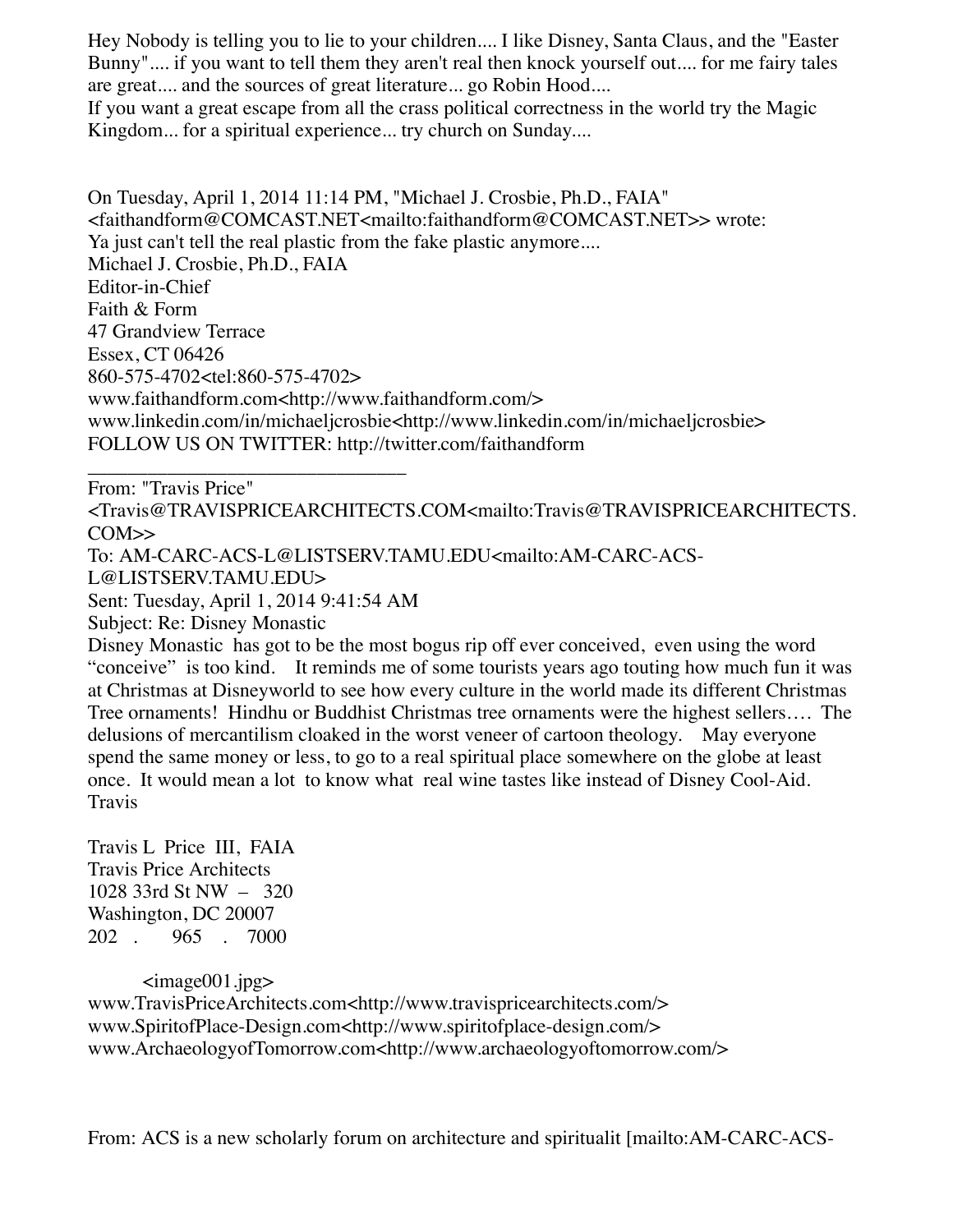L@LISTSERV.TAMU.EDU] On Behalf Of David Seamon Sent: Monday, March 31, 2014 7:20 PM To: AM-CARC-ACS-L@LISTSERV.TAMU.EDU<mailto:AM-CARC-ACS-L@LISTSERV.TAMU.EDU> Subject: Re: Disney Monastic

Barbara Geiger's message reminds me of the following passage from Mircea Eliade:

"The most commonplace existence swarms with images and symbols. Let us repeat… that symbols never disappear from the reality of the psyche. The aspect of them may change, but their function remains the same; one has only to look behind the latest masks… The life of modern man is swarming with half-forgotten myths, decaying herophanies and secularized symbols… They are of no less interest for all that. These degraded images present us the only possible point of departure for the spiritual renewal of modern man. It is of the greatest importance… to rediscover a whole mythology, if not a theology, still conceals in the most ordinary, everyday life of contemporary man; it will depend upon himself whether he can work his way back to the source and discover the profound meanings of all these faded images and damaged myths.... (IMAGES AND SYMBOLS, 1969, pp. 16-20).

Dr. David Seamon Professor of Environment-Behavior & Place Studies Department of Architecture 211 Seaton Hall Kansas State University Manhattan, KS 66506-2901 785-532-5953<tel:785-532-5953> triad@ksu.edu<mailto:triad@ksu.edu> www.arch.ksu.edu/seamon/<http://www.arch.ksu.edu/seamon/> http://ksu.academia.edu/DavidSeamon

From: ACS is a new scholarly forum on architecture and spiritualit [mailto:AM-CARC-ACS-L@LISTSERV.TAMU.EDU] On Behalf Of Julio Bermudez Sent: Sunday, March 30, 2014 11:56 AM To: AM-CARC-ACS-L@LISTSERV.TAMU.EDU<mailto:AM-CARC-ACS-L@LISTSERV.TAMU.EDU> Subject: Re: Disney Monastic

Dear friends,

One of our ACS members, Barbara Geiger, asked me to post the following message. I just checked the reference and found the whole idea of "Disney Monastic" worth ACS consideration (although I am refraining from making a comment until you know more). Here it goes:

-------------------------------------------- A colleague of mine has published a book called A Disney Monastic

(http://www.disneymonastics.com/). Kevin Goodman is an Episcopalian priest who finds amazing spiritual depth in Disney World. He has been exploring this topic for years, offers Disney World retreats, and manages to integrate spirituality with (what to me is) the height of American commercialism. It's kind of amazing.